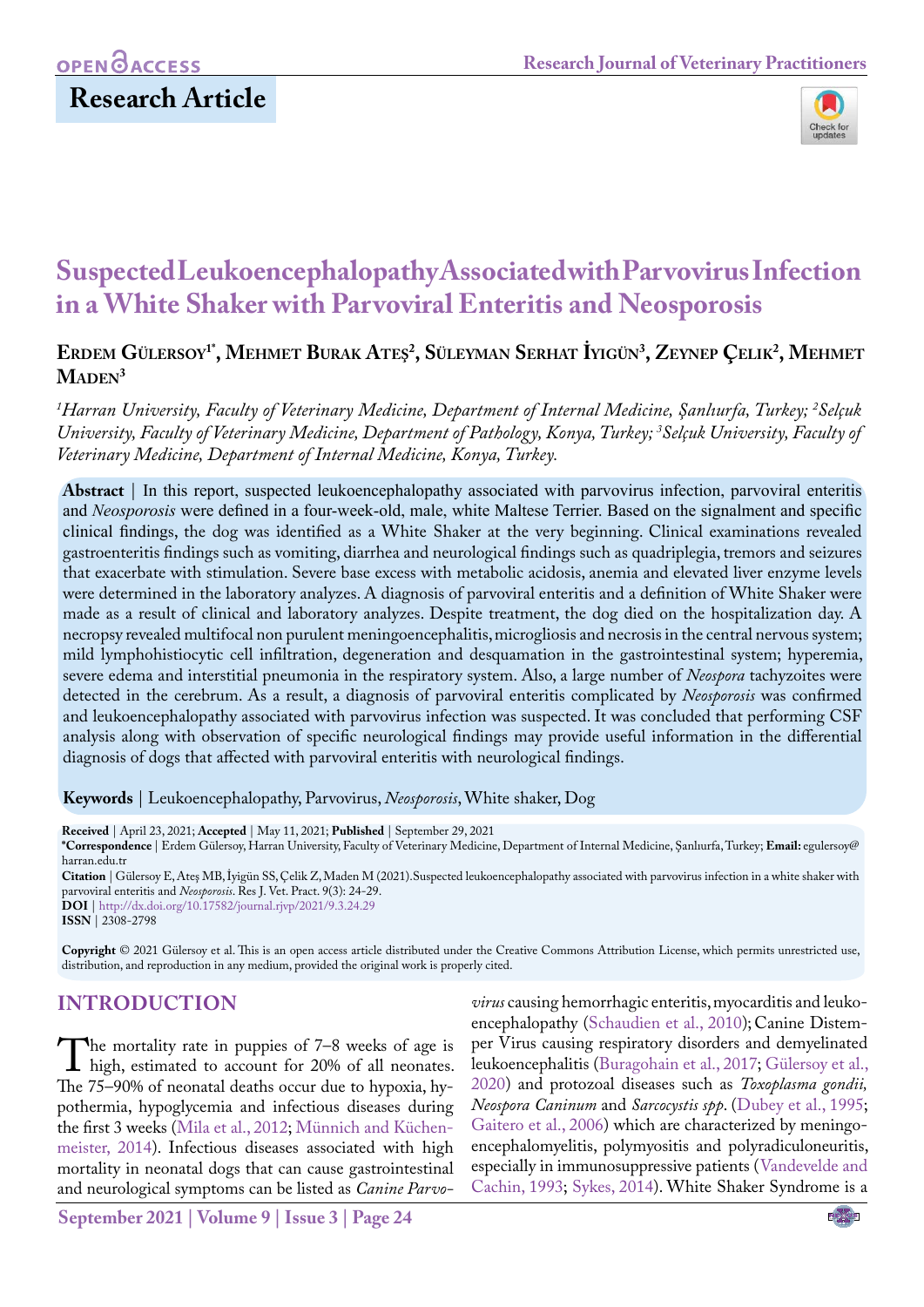### **OPEN**<sub>d</sub>

#### **Research Journal of Veterinary Practitioners**

neurologic disease causing quadriplegia, generalized tremor and seizures that exacerbate with stimulation [\(Bagley,](#page-4-7)  [1991](#page-4-7)) mostly in white and small dog breeds such as Maltese or West Highland White Terriers. The tremors are exaggerated by excitement, handling and high levels of stress. Although some affected dogs may have constant tremors, they remain alert and responsive to their owners and environment [\(Bagley et al., 1993](#page-4-8)). Many movement disorders identified both in human and animals have a specific underlying etiology. Tremor, which is the most common involuntary movement disorder, can result from lesions of numerous areas within the body such as basal nuclei of the extrapyramidal system, cerebellum and diffuse neuronal cell bodies [\(Bagley, 1991\)](#page-4-7).

Among protozoal diseases, *Neosporosis* is one of the most important infectious agent in domestic animals and livestock. The potential of *Neospora caninum* to infect humans is still unknown. Although *Neospora caninum* antibodies were detected in serum samples of people with various diseases causing immunosuppression such as HIV, neither DNA nor parasite isolation was reported ([Sykes, 2014](#page-5-1)). The agent is transmitted by two main ways: vertical, in the last period of pregnancy (transplacental) and horizontal (transmammary) ([Silva and Machado, 2016\)](#page-4-9).Although the ages of affected dogs has been reported to be differ between 5 weeks to 15 years, the majority of cases are observed in dogs under 1 year old [\(Sykes, 2014\)](#page-5-1). Characteristic clinical findings are progressive paraplegia / quadriplegia, fecal and urinary incontinence, cervical weakness, dysphagia, cranial nerve dysfunction, along with pneumonia or hepatic damage and polymyocytosis. In the differential diagnosis of the diseases that cause similar symptoms, laboratory analysis including complete blood count (CBC) and serum biochemistry measurements, cerebrospinal fluid analysis and microscopic fecal examinations, and imaging techniques such as ultrasonography, radiography, magnetic resonance and computerized tomography are essential ([Bagley, 1991;](#page-4-7) [Bagley et al., 1993\)](#page-4-8).

In this report, ante mortem differential diagnosis of a fourweek-old Maltese Terrier defined as White Shaker with severe gastrointestinal and neurological findings is presented. Final diagnosis of parvoviral enteritis complicated with *Neosporosis* was confirmed by post mortem examinations. Also, leukoencephalopathy associated with parvovirus infection was considered as a condition to contribute to the neurological symptoms.

#### **Case Presentation**

A four-week-old, male, white Maltese Terrier dog was admitted to Animal Hospital of Selcuk University Faculty of Veterinary Medicine, with symptoms such as anorexia, weight loss, diarrhea, vomiting, inability to stand, tremors,

head tilt and urinary incontinence ([Figure 1](#page-1-0)). In the anamnesis, it was learned from the owner that the dog was unvaccinated, adopted from a breeder a week before, had low appetite since the day it was adopted, and for the last few days before admission, had vomiting and diarrhea. Also, difficulty in standing up and urinary incontinence were noticed by the owner. During physical examination, it was observed that the dog was quadriplegic and had tremor and seizures that exacerbate with stimulation. Also, dehydration (severe enophtalmia and considerable loss of skin turgor), hypothermia (37.3 °C), tachycardia (124 bpm), tachypnea (48 breaths / minute) and hypotension (88 mmHg systolic, 52 mmHg diastolic, 64 mmHg MAP) with pale and dry mucous membranes were observed.



**Figure 1:** Physical appearance of the dog and difficulty in standing

### <span id="page-1-0"></span>**Laboratory Analysis**

Complete blood count, blood gases and serum biochemistry measurements, cerebrospinal fluid (CSF) analysis as well as *Canine Parvovirus, Canine Distemper Virus* and *Toxoplasma* rapid test applications and microscopic fecal sediment examination were performed. Severe base excess (BE: -12.1 mmol / L) with metabolic acidosis (pH: 7.12) in blood gases (ABL90 Flex Radiometer® Automatic Analyzer, Denmark); anemia (RBC: 4.63 M / mm<sup>3</sup>) in CBC analysis (MS4e® Melet Schloesing Laboratoires, France); elevated AST (589 U / L), ALT (721 U / L), CPK (2196 U / L) and LDH (724 U / L) levels in serum biochemistry (BT 3000 plus® Biotecnica Instruments SpA autoanalyzer, Italy) were determined. Other parameters were within reference ranges. No parasite eggs were found in fecal microscopic examination. Negative Canine Distemper Virus (Quicking Biotech CDV Ag Rapid Test®, China) and *Toxoplasma* rapid test (Quicking Biotech Toxo Ag Rapid Test®, China) results whereas positive *Canine Parvovirus*  rapid test (ASAN PHARM® Canine Parvo Virus CPV Ag / CPV Rapid Test, Korea) were determined. While no abnormal findings were observed in the CSF strip analysis, a few erythrocytes along with lymphocytic pleocytosis were observed in sediment examination (light microscope x100 magnification, Olympus®, USA). Blood gases and CBC findings are presented in [Table 1](#page-2-0), serum biochemis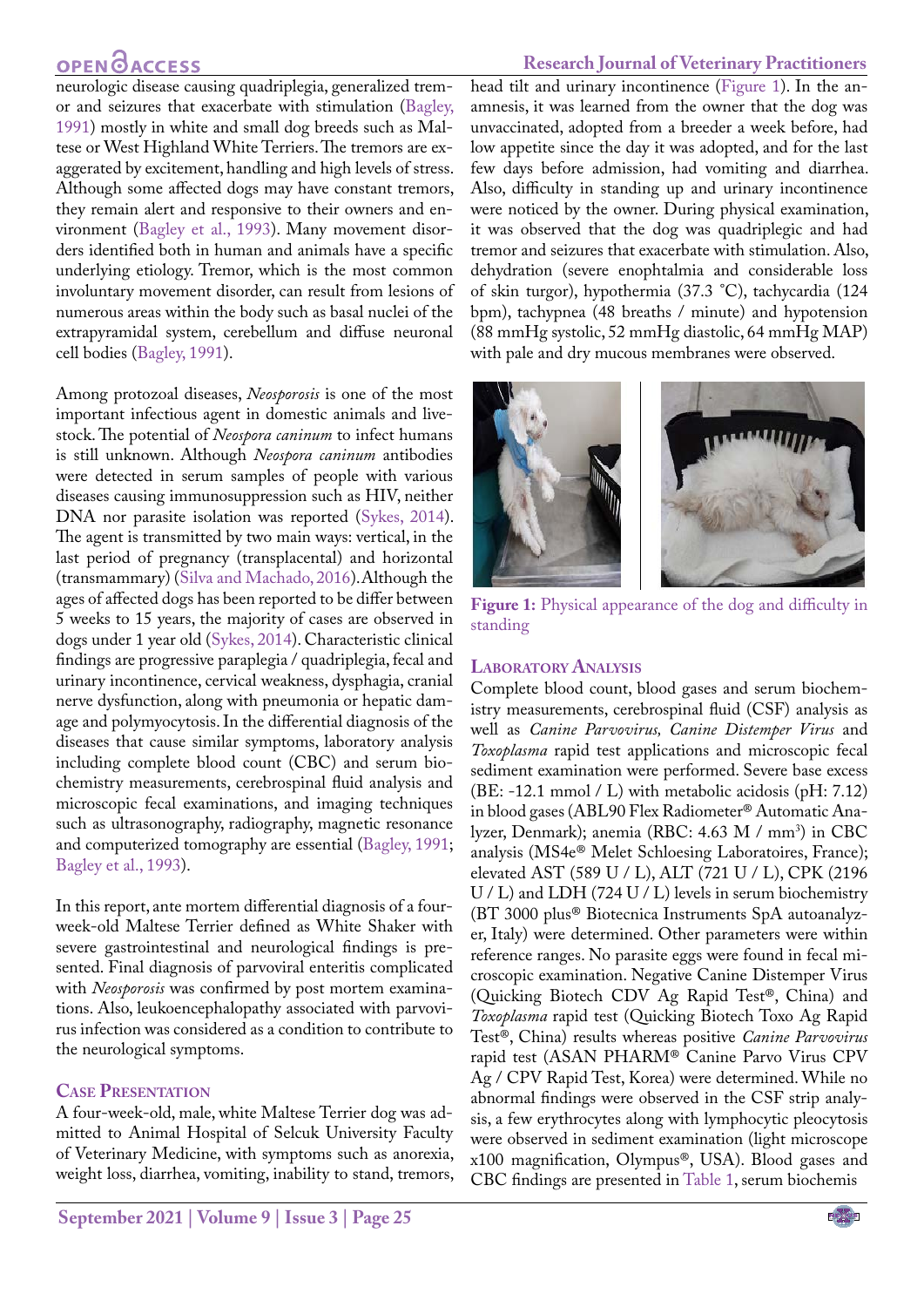#### <span id="page-2-0"></span>**Blood gases and hemogram findings**

| $\sigma$<br><b>Blood Gases</b> | ⌒<br><b>Values</b> | Reference          | Hemogram    | <b>Values</b> | Reference                     |
|--------------------------------|--------------------|--------------------|-------------|---------------|-------------------------------|
| pH                             | 7,124              | $7.31 - 7.42$      | <b>WBC</b>  | 10,5          | $6 - 17$ m/mm <sup>3</sup>    |
| pCO <sub>2</sub>               | 52,4               | $29-42$ mmHg       | Lym         | 4,7           | $0.6 - 5.1$ m/mm <sup>3</sup> |
| pO <sub>2</sub>                | 35,5               | $85-95$ mmHg       | Mon         | 2,01          | $0.1 - 1.7$ m/mm <sup>3</sup> |
| K                              | 3,3                | $3.6 - 5.5$ mmol/L | Gra         | 3,79          | $3-13.6$ m/mm <sup>3</sup>    |
| Na                             | 139                | $139 - 154$ mmol/L | <b>RBC</b>  | 4,63          | 5.5-8.5 $M/mm^3$              |
| Ca                             | 0,86               | $2.2 - 3$ mmol/L   | <b>MCV</b>  | 69,4          | $58 - 73$ fl                  |
| Cl                             | 107                | $102 - 120$ mmol/L | <b>MCH</b>  | 21,5          | 19.5-24.5 pg                  |
| Lactate                        | 0,9                | $0-2$ mmol/L       | <b>MCHC</b> | 31,1          | $28-40$ g/dL                  |
| Base excess                    | $-12,1$            | $-4-4$ mmol/L      | Hct         | 32,1          | 35-55 %                       |
| HCO <sub>3</sub>               | 14,4               | $17-24$ mmol/L     | Hb          | 9,1           | 10-18 $g/dL$                  |

pH: Power of hydrogen, pCO2: partial pressure of carbondioxide, pO2: partial pressure of oxygen, K: potassium, Na: sodium, Ca: calcium, Cl: chlorine, HCO3: bicarbonate, WBC: leukocyte, Lym: lymphocyte, Mon: monocyte, Gra: granulocyte, RBC: red blood cells, MCV: mean corpuscular volume, MCH: mean corpuscular haemoglobin, MCHC: mean corpuscular haemoglobin concentration, Hct: hemotocrit, Hb: haemoglobin

try findings are presented in [Table 2](#page-2-1). Lymphocytic pleocytosis (>5 cells /  $mm<sup>3</sup>$ ) in CSF is shown in [Figure 2](#page-2-2).



**Figure 2:** Lymphocytic pleocytosis in CSF examination. Blue arrows indicate lymphocytes

#### <span id="page-2-2"></span>**Differential Diagnosis**

As a result of clinical and laboratory analyzes, *Canine Distemper virus* [\(Buragohain et al., 2017;](#page-4-3) [Gülersoy et al.,](#page-4-10)  [2020\)](#page-4-10); leukoencephalopathy associated with parvovirus infection ([Schaudien et al., 2010\)](#page-4-2); suppurative / non suppurative meningoencephalitis or bacterial encephalitis [\(Sykes,](#page-5-1)  [2014\)](#page-5-1); White Shaker Syndrome based on signalment and specific clinical findings ([Bagley, 1991](#page-4-7); [Bagley et al., 1993\)](#page-4-8) and protozoal agents such as *Sarcocystis spp., Toxoplasma gondii* and *Neospora caninum* [\(Schuyter et al., 2013](#page-4-11)) were considered in differential diagnosis.

#### **Treatment and Outcome**

The dog was hospitalized in an intensive care unit and monitored continuously. Treatment protocol consisted of administrations of oxygen therapy via nasal catheter (50 ml/kg min), respiratory stimulant (Doxapram, Doxoprol®, 5 mg/kg), intravenous fluid therapy (Lactated Ringer, Eczacıbaşı®, 60 ml/kg), antibiotic (Trimethoprim–sulfona mide, Bactrim®, 20 mg/kg), antiemetic (Metoclopramide, Nastifran® 0,4 mg/kg),  $H_2$  receptor antagonist (Ranitidine, Ranixel®, 2 mg/kg), mucolytic (N-Acetyl Cysteine, Nacosel®, 100 mg/kg), vitamin and mineral supplement (Duphalyte®, 10 ml/kg) and anticonvulsant (Sodium valproate, Depakin®, 20mg/kg). Unfortunately, the dog died about an hour after the treatment. Necropsy was performed.

#### <span id="page-2-1"></span>**Table 2:** Serum biochemistry findings

| <b>Serum Chemistry</b> | <b>Values</b> | Range             |
|------------------------|---------------|-------------------|
| <b>BUN</b>             | 12,3          | 4.70-7.30 mg/dl   |
| Creatinine             | 0,5           | $0.8 - 1.8$ mg/dl |
| AST                    | 589           | 10-80 U/L         |
| <b>ALT</b>             | 721           | 10-80 U/L         |
| <b>ALP</b>             | 49            | 10-80 U/L         |
| Amylase                | 568           | 500-1800 U/L      |
| Glucose                | 149           | 70-150 mg/dl      |
| <b>LDH</b>             | 724           | 75-490 U/L        |
| Total Bilirubin        | 0,5           | $0.1 - 0.6$ mg/dl |
| Direct Bilirubin       | 0,1           | $0 - 0.3$ mg/dl   |
| Phosphorus             | 6,3           | $1.8 - 6.4$ mg/dl |
| Albumin                | 2,5           | $2.1 - 3.9$ g/dl  |
| Cholesterol            | 189           | 90-205 mg/dl      |
| Calcium                | 10,4          | $8-10.7$ mg/dl    |
| Triglycerides          | 28            | 10-114 mg/dl      |
| Magnesium              | 1,6           | $1.5 - 3.5$ mg/dl |
| <b>GGT</b>             | 6             | $1-10$ U/L        |
| <b>Total Protein</b>   | 5,6           | $5.4 - 7.8$ g/dl  |
| <b>CPK</b>             | 2196          | 50-450 U/L        |

BUN: Blood urea nitrogen, AST: aspartate aminotransferase, ALT: alanine transaminase, ALP: alkaline phosphatase, LDH: lactate Dehydrogenase , GGT: gamma-glutamyl transferase, CPK: creatine phosphokinase

#### **Necropsy Findings**

In the macroscopic examination of the necropsy; a clot in the left ventricle of the heart, serosanguinous fluid in the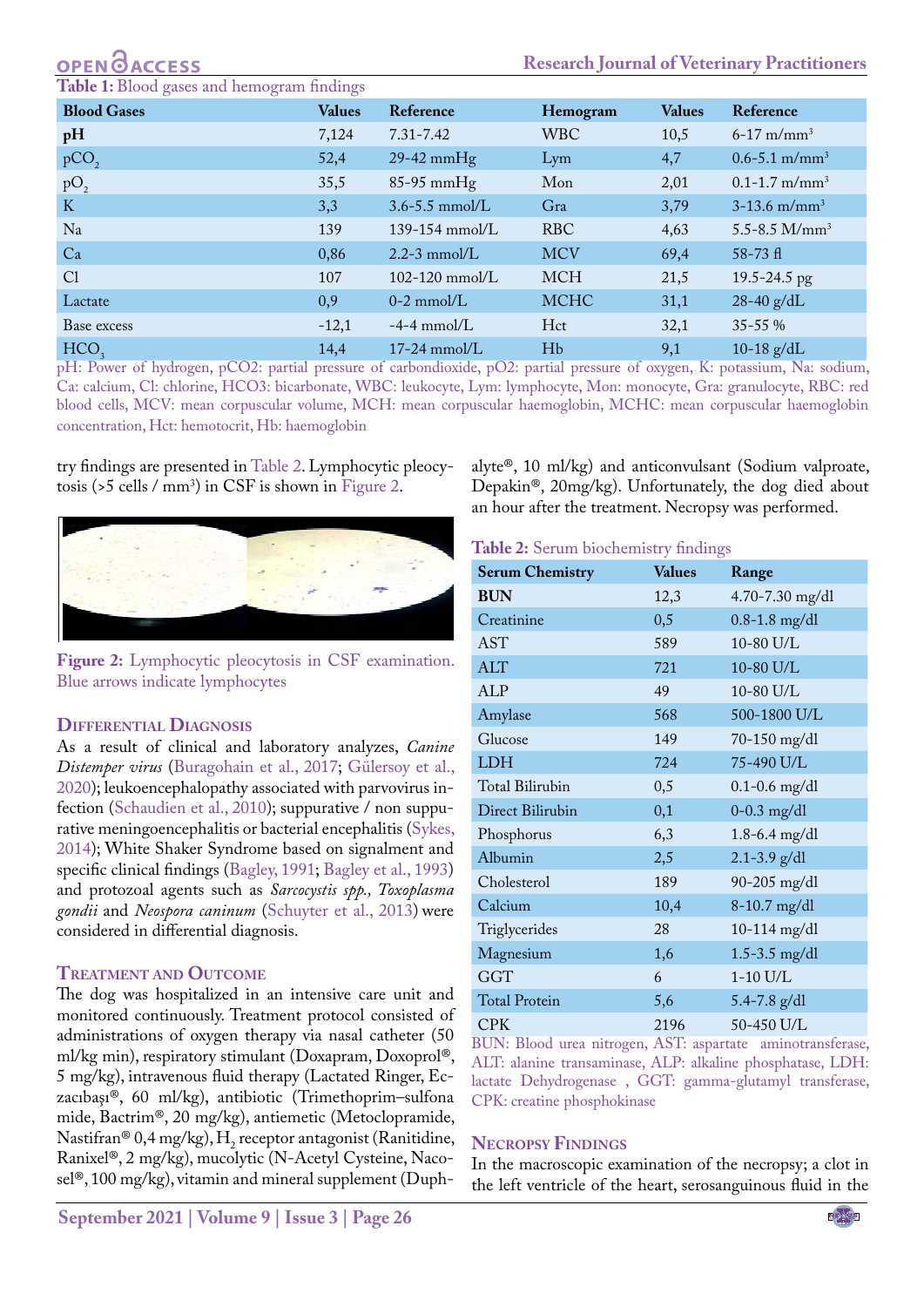### **OPEN CACCESS**

 **Research Journal of Veterinary Practitioners**

abdominal cavity, enteritis characterized by a mucoid content and petechiae in the duodenum, proximal 1/3 of the jejunum and the distal parts of the secum, congestion in the liver and hyperemia in the hemispheres were observed. Internal and central nervous system organs were sampled and were fixed in 10% buffered formaldehyde solution for 36 hours. Subsequently, all tissues were embedded in paraffin through routine tissue follow-up processes. Sections taken at 5 micron thickness were stained with hematoxylin-eosin (HE) and Periodic acid Schiff 's (PAS).

Microscopic examination revealed degeneration and desquamation in the intestinal epithelium, mild lymphohistiocytic cell infiltration into the lamina propria layer and epithelial cell debris presence with cystization in the intestinal lumen. In the interalveolar septum of the lungs, hyperemia, severe edema along with interstitial pneumonia were observed. In the liver, severe dissociation and hydropic degeneration of hepatocytes and disseminated multifocal mononuclear cell infiltration to the parenchyma were detected. Also, a gap was observed in the lymphoid foci in the mediastinal and mesenterial lymph nodes. Most prominent histopathological findings were seen in the central nervous system (cerebrum, cerebellum, brain stem). Multifocal non purulent meningoencephalitis, microgliosis, necrosis and perivascular cuffing were remarkable in these regions. In addition, a large number of *Neospora* tachyzoites were detected mostly in the cerebrum. It was also observed that PAS reaction of these tachyzoites were positive. The necropsy findings are presented i[n Figure 3](#page-3-0).



<span id="page-3-0"></span>**Figure 3:** Necropsy findings

*Canine parvovirus* infection is a fatal, highly contagious disease that can cause acute hemorrhagic gastroenteritis, myocarditis, leukodystrophy, hypomyelination and leukoencephalitis, especially in young dogs ([Schaudien et al.,](#page-4-2)  [2010;](#page-4-2) [Gulersoy et al., 2020\)](#page-4-10). In cases of leukoencephalopathy associated with parvovirus infection, mild to moderate lymphohistiocytic meningitis with focal lymphohistiocytic leukoencephalitis, vacuolization, and microgliosis and necrosis in cerebrum, cerebellum and brain stem have been reported ([Schaudien et al., 2010\)](#page-4-2). Also, elevated AST, CPK, ALT, ALP and GGT levels in serum biochemistry, increased number of nucleated cells (> 10 cells / mm3 ) and lymphocytic pleocytosis (> 5 cells / mm3 ) were reported in CSF examination. It was reported that the cause of death is usually associated with myocarditis, respiratory disease or hepatic dysfunction [\(Dubey et al., 1995;](#page-4-5) [Gaitero et](#page-4-6)  [al., 2006;](#page-4-6) [Sykes, 2014](#page-5-1)). The predominant histological and gross macroscopic findings in necropsy are reported to be non suppurative encephalomyelitis, polyradiculoneuritis, myocarditis, hepatitis and myositis ([Knowler and Wheeler,](#page-4-12)  [1995\)](#page-4-12).

In the present report, diagnosis of parvoviral enteritis was made on the basis of clinical and laboratory examinations together with rapid antigen test result. Leukoencephalopathy associated with parvovirus infection was suspected as a result of lymphocytic pleocytosis presence determined by the CSF analysis. The diagnosis of parvoviral enteritis was confirmed post-mortem by prominent histopathological findings such as petechiae in the duedonum and jejenum. Suspicion of leukoencephalopathy associated with parvovirus infection was made based on CSF analysis and histopathological findings. Besides, on histopathological examination of cerebrum, *Neospora* tachyzoites were identified by positive Periodic acid–Schiff 's (PAS) reaction. In the present report, the transmission was considered to be vertical since the dog was 4 weeks old. As the dam can be asymptomatic, it was emphasized that dogs should never come into contact with bovine placental materials and aborted fetuses [\(Silva and Machado, 2016](#page-4-9)). Also, elevated liver enzyme levels were interpreted due to liver congestion and necrosis that may develop as a result of the infiltration of tachyzoites into hepatocytes, sinusoidal endothelium and Kupffer cells. Moreover, circulatory disorders and insufficient tissue perfusion caused by parvoviral enteritis due to dehydration was observed [\(Donahoe et al., 2015](#page-4-13); [Gulersoy et al., 2020](#page-4-10)). In addition, elevated LDH and CPK levels were interpreted as a result of muscle damage / necrosis due to inflammatory myositis [\(Buragohain](#page-4-3)  [et al., 2017](#page-4-3); [Schuyter et al., 2013](#page-4-11)) (Table 2). The findings of the present report, which were either associated with dogs with leukoencephalopathy associated with parvovirus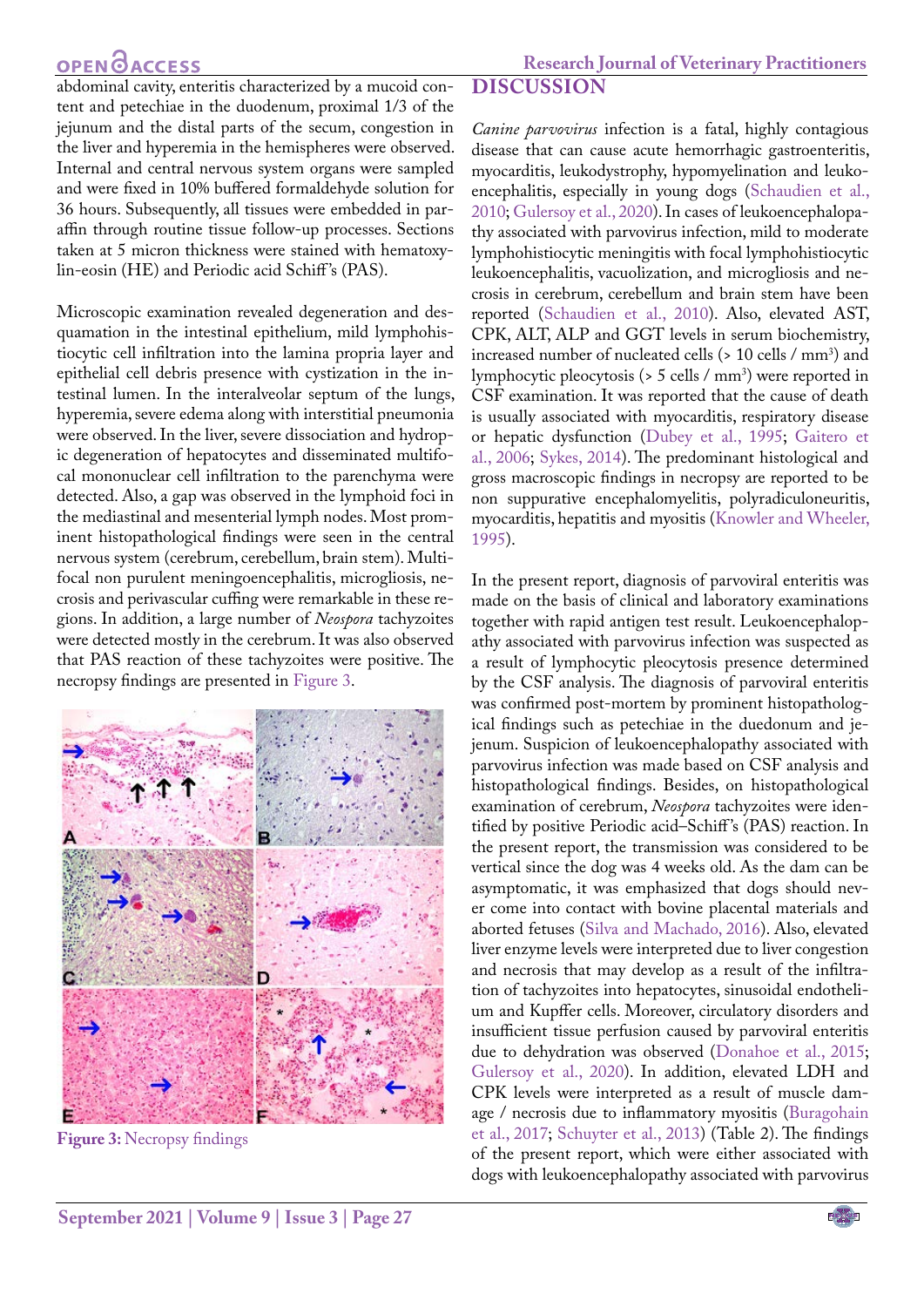### OPEN **OACCESS**

tions. SSİ conducted the treatment protocol. All authors read and approved the final version of the manuscript.

infection or *Neosporosis*, were consistent with the previous reports [\(Bagley et al., 1993](#page-4-8); [Dubey et al., 1995](#page-4-5); [Dewey and](#page-4-14)  [da Costa, 2015](#page-4-14); [Gülersoy et al., 2020\)](#page-4-10).

White Shaker Syndrome is a neurologic disease seen primarily in dogs with white coats, particularly in West Highland White Terriers and Maltese Terriers. Affected dogs have a very unique generalized tremor (unintentional, rhythmic muscle movements) and typically are 5 months to 3 years old when the disease is first recognized ([Bag](#page-4-8)[ley et al., 1993](#page-4-8)). The diagnosis of White Shaker was made based on the dog's history, signalment, age at onset and specific symptoms such as unique generalized tremors and seizures that exacerbate with stimulation. Also, laboratory findings such as elevated CPK, AST and ALT levels in serum biochemistry along with generally normal CBC and lymphocytic infiltrates in the cerebrum and cerebellum are reported [\(Sykes, 2014](#page-5-1); [Dewey and da Costa, 2015\)](#page-4-14). In the present report, definition of White Shaker was made at the very beginning based on signalment and specific clinical symptoms and confirmed histopathologically.

The limitations of this case report are that the parvovirus antigen could not be detected immunohistochemically and advanced imaging techniques could not be used due to agonal status of the dog. Also, it could not be determined which of the detected diseases affected the clinical course most. Therefore, more studies are needed on naturally occurring *Neosporosis* and leukoencephalopathy associated with parvovirus infection cases in White Shakers.

### **Conclusion**

In this report, suspected leukoencephalopathy associated with parvovirus infection, parvoviral enteritis and *Neosporosis* were defined in a White Shaker. The aforementioned diseases were confirmed histopathologically, except for leukoencephalopathy associated with parvovirus infection. Thus, it was concluded that more studied are needed on leukoencephalopathy associated with parvovirus infection and CSF analysis along with observation of specific neurological findings may provide useful information in the differential diagnosis of dogs that affected with parvoviral enteritis with neurological findings.

### **conflict of interest**

The authors declare no conflict of interest.

### **authors contribution**

EG and MM designed and wrote the manuscript. MBA and ZÇ did the necropsy and histopathologic examina-

# **References**

- <span id="page-4-7"></span>• Bagley RS (1991). Tremor syndromes in dogs: Diagnosis and treatment. J. Small Anim. Pract. 33: 485-490. [https://doi.](https://doi.org/10.1111/j.1748-5827.1992.tb01030.x ) [org/10.1111/j.1748-5827.1992.tb01030.x](https://doi.org/10.1111/j.1748-5827.1992.tb01030.x )
- <span id="page-4-8"></span>• Bagley R, Kornegay J, Wheeler S, Plumer S, Cauzinille L (1993). Generalized tremors in Maltese: clinical findings in seven cases. J. Amer. Anim. Hosp. Assoc. 29: 141-145.
- <span id="page-4-3"></span>• Buragohain M, Goswani S, Kalita DJ (2017). Clinicopathological findings of canine distemper virus infection in dogs. J. Entomol. Zool. Stud. 5(6): 1817-1819.
- <span id="page-4-14"></span>• Dewey CW, da Costa RC (2015). Practical Guide to Canine and Feline Neurology, 3rd Edition. Wiley Blackwell.
- <span id="page-4-13"></span>• Donahoe SL, Lindsay SA, Krockenberger M, Phalen D, Šlapeta J (2015). A review of *Neosporosis* and pathologic findings of *Neospora caninum* infection in wildlife. Int. J. Parasitol. Parasites Wildl. 24;4(2): 216-38. [https://doi.org/10.1016/j.](https://doi.org/10.1016/j.ijppaw.2015.04.002 ) [ijppaw.2015.04.002](https://doi.org/10.1016/j.ijppaw.2015.04.002 )
- <span id="page-4-5"></span>• Dubey JP, Metzger JR FL, Hattel AL, Lindsay DS, Fritz DL (1995). Canine Cutaneous *Neosporosis*: clinical improvement with clindamycin. Veterinary Dermatology. 6: 37-43. [https://](https://doi.org/10.1111/j.1365-3164.1995.tb00039.x ) [doi.org/10.1111/j.1365-3164.1995.tb00039.x](https://doi.org/10.1111/j.1365-3164.1995.tb00039.x )
- <span id="page-4-6"></span>• Gaitero L, Anor S, Montoliu P, Zamora A, Pumarola M (2006). Detection of *Neospora caninum* Tachyzoites in Canine Cerebrospinal Fluid. J. Vet. Intern. Med. 20: 410–414. [https://doi.org/10.1111/j.1939-1676.2006.tb02877.x](https://doi.org/10.1111/j.1939-1676.2006.tb02877.x )
- <span id="page-4-10"></span>• Gülersoy E, Ok M, Sevinç M, Durgut MK, Naseri A (2020). A Case of A 13-Year-Old Dog with Old Dog Encephalitis: A Rare Form of Canine Distemper. Kocatepe Vet. J. 13(2): 224-227. <https://doi.org/10.30607/kvj.610338>
- <span id="page-4-4"></span>• Gulersoy E, Ok M, Yildiz R, Koral E, Ider M, Sevinc M, Zhunushova A (2020). Assessment of intestinal and cardiacrelated biomarkers in dogs with parvoviral enteritis. Polish J. Vet. Sci. 23(2): 211–219.
- <span id="page-4-12"></span>• Knowler C, Wheeler SJ (1995). *Neospora caninum* infection in three dogs. J. Small Anim. Pract. 36: 172-177. [https://doi.](https://doi.org/10.1111/j.1748-5827.1995.tb02875.x) [org/10.1111/j.1748-5827.1995.tb02875.x](https://doi.org/10.1111/j.1748-5827.1995.tb02875.x)
- <span id="page-4-0"></span>• Mila H, Grellet A, Chastant-Maillard S (2012). Prognostic value of birth weight and early weight gain on neonatal and pediatric mortality: a longitudinal study on 870 puppies. (Program and Presented at the 7th International Symposium on Canine and Feline Reproduction), Whistler, Canada 20: 163-164.
- <span id="page-4-1"></span>• Münnich A, Küchenmeister U (2014). Causes, diagnosis and therapy of common diseases in neonatal puppies in the first days of life: cornerstones of practical approach. Reprod. Domest. Anim. 49: 64-74. [https://doi.org/10.1111/](https://doi.org/10.1111/rda.12329 ) [rda.12329](https://doi.org/10.1111/rda.12329 )
- <span id="page-4-2"></span>• Schaudien D, Polizopoulou Z, Koutşnas A, Schwab S, Porombka D, Baumgartner W, Herden C (2010). Leukoencephalopathy Associated with Parvovirus Infection in Cretan Hound Puppies. J. Clin. Microbiol. 3169–3175. [https://doi.](https://doi.org/10.1128/JCM.01582-09 ) [org/10.1128/JCM.01582-09](https://doi.org/10.1128/JCM.01582-09 )
- <span id="page-4-11"></span>• Schuyter T, De Cock H, Lemmens P (2013). Cutaneous *Neosporosis* in an adult dog in Belgium. Vlaams Diergeneeskundig Tijdschrift. 82: 59-62. [https://doi.](https://doi.org/10.21825/vdt.v82i2.16710 ) [org/10.21825/vdt.v82i2.16710](https://doi.org/10.21825/vdt.v82i2.16710 )
- <span id="page-4-9"></span>• Silva RC, Machado GP (2016). Canine *Neosporosis*: perspectives on pathogenesis and management. Vet. Med. Res. Rep. 7: